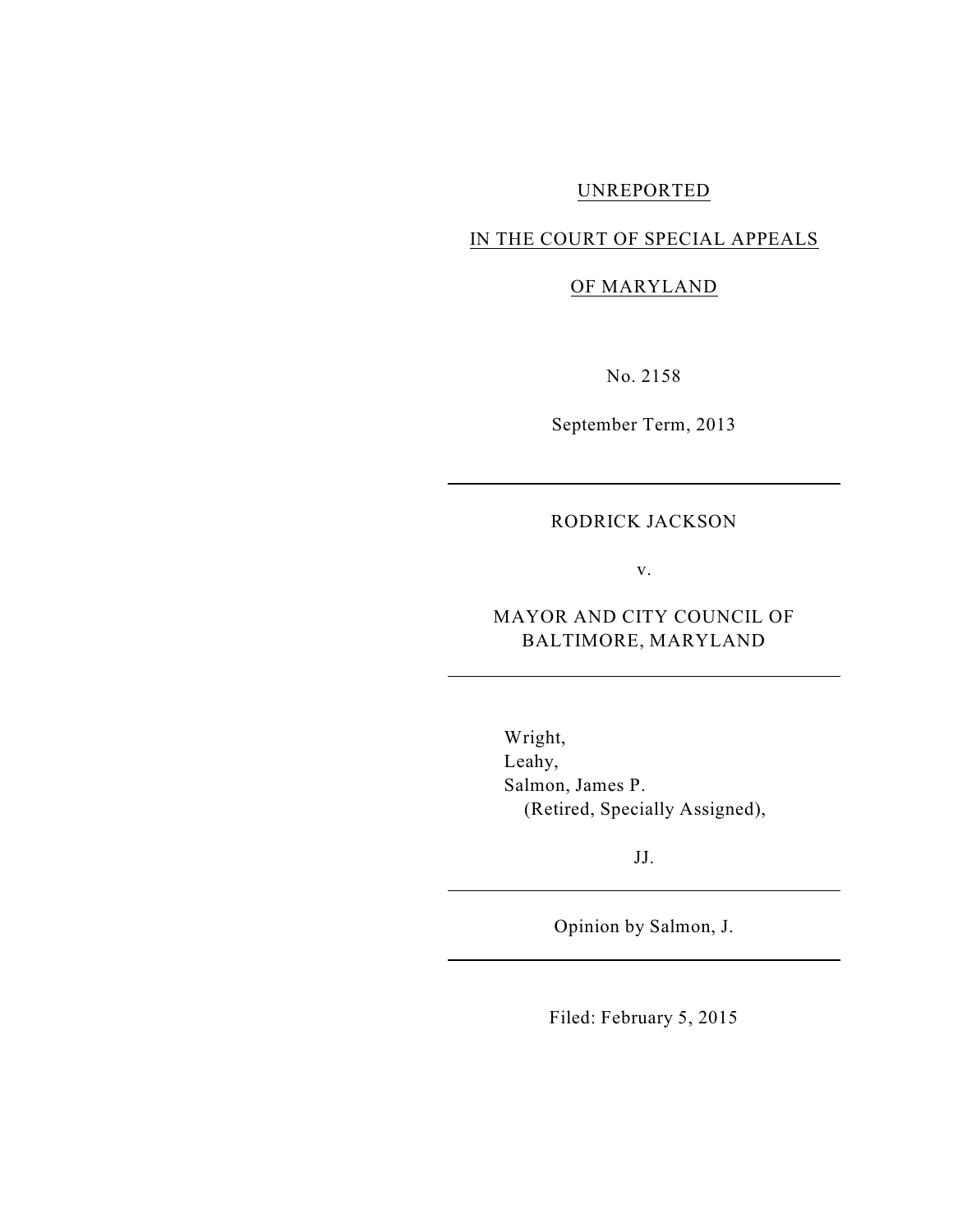Rodrick Jackson ("Jackson") was a member of the Baltimore City Fire Department ("the Fire Department") between October 7, 2002 and February 19, 2013. The Fire Department is an agency of the Mayor and City Council of Baltimore ("the City").

On July 24, 2013, Jackson, by counsel, filed a five-count complaint in the Circuit Court for Baltimore City in which he sued: 1) the Fire Department, 2) James Clack, who was the chief of the Fire Department at the time suit was filed; and 3) the City. The counts were captioned: wrongful discharge (Count I); constructive fraud (Count II); negligence (Count III); civil conspiracy (Count IV); and, "violation of Article 24 (of the) Maryland Declaration of Rights (Count V). James Clack was never served. The Fire Department was later voluntarily dismissed because it is not an entity that can be sued. The City filed a motion to dismiss the original complaint for failure to state a cause of action upon which relief could be granted. Jackson filed an amended complaint on September 27, 2013, in which he added a sixth count, which he captioned "breach of contract." The City filed a motion to dismiss count VI to which Jackson filed an opposition. Jackson also filed an opposition to the motion to dismiss the original complaint.

After a hearing, a Baltimore City motions judge dismissed all six counts. In this appeal, Jackson takes issue only with the court's dismissal of the breach of contract count. Jackson phrases the questions presented as follows:

1) Did the [c]ircuit [c]ourt err by prematurely dismissing Appellant's Complaint on the grounds that Appellant failed to allege a contractual breach by the City of Baltimore under the Memorandum of Understanding?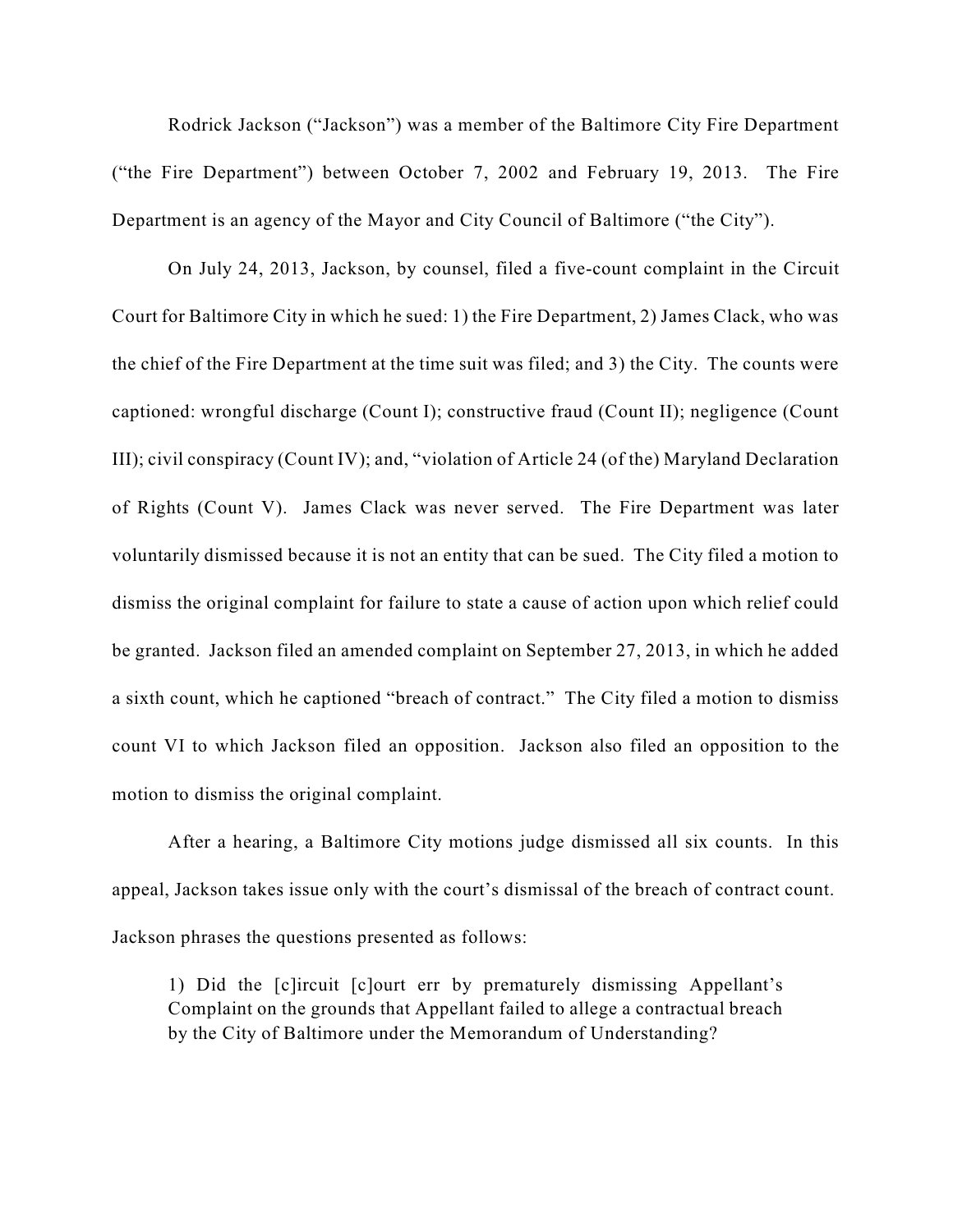2) Did the [c]ircuit [c]ourt abuse its discretion in deciding that the Appellant did not have grounds to pursue a breach of contract claim, per [the] Memorandum of Understanding?

#### **I.**

## **BACKGROUND FACTS** 1

Starting on June 25, 2012, Jackson was on paid medical leave from the Fire Department because he had been diagnosed by his private physician, Dr. Patricia Newton, as suffering from "acute traumatic stress reaction." According to Dr. Newton, this condition was caused by job related stress, including the fact that he was facing disciplinary action by his employer.

In November of 2012, the Fire Department sent Jackson a notice, by certified mail, advising him that he was to be terminated effective February 19, 2013. The reason for the termination was said to be "expiration of medical leave." According to Jackson, he never received a copy of the notification.

Next, the Fire Department sent Jackson notification that a pre-termination conference would be held on December 12, 2012. At the request of Jackson's counsel, that pre-hearing conference was rescheduled. The reason that Jackson's counsel gave for requesting a postponement was that Dr. Newton had ordered Jackson not to participate in any work related activities. On December 24, 2012, the medical director for the Fire Department, Dr.

<sup>&</sup>lt;sup>1</sup>The facts set forth in part I are based on allegations set forth in Jackson's original and amended complaints - and the exhibits attached thereto.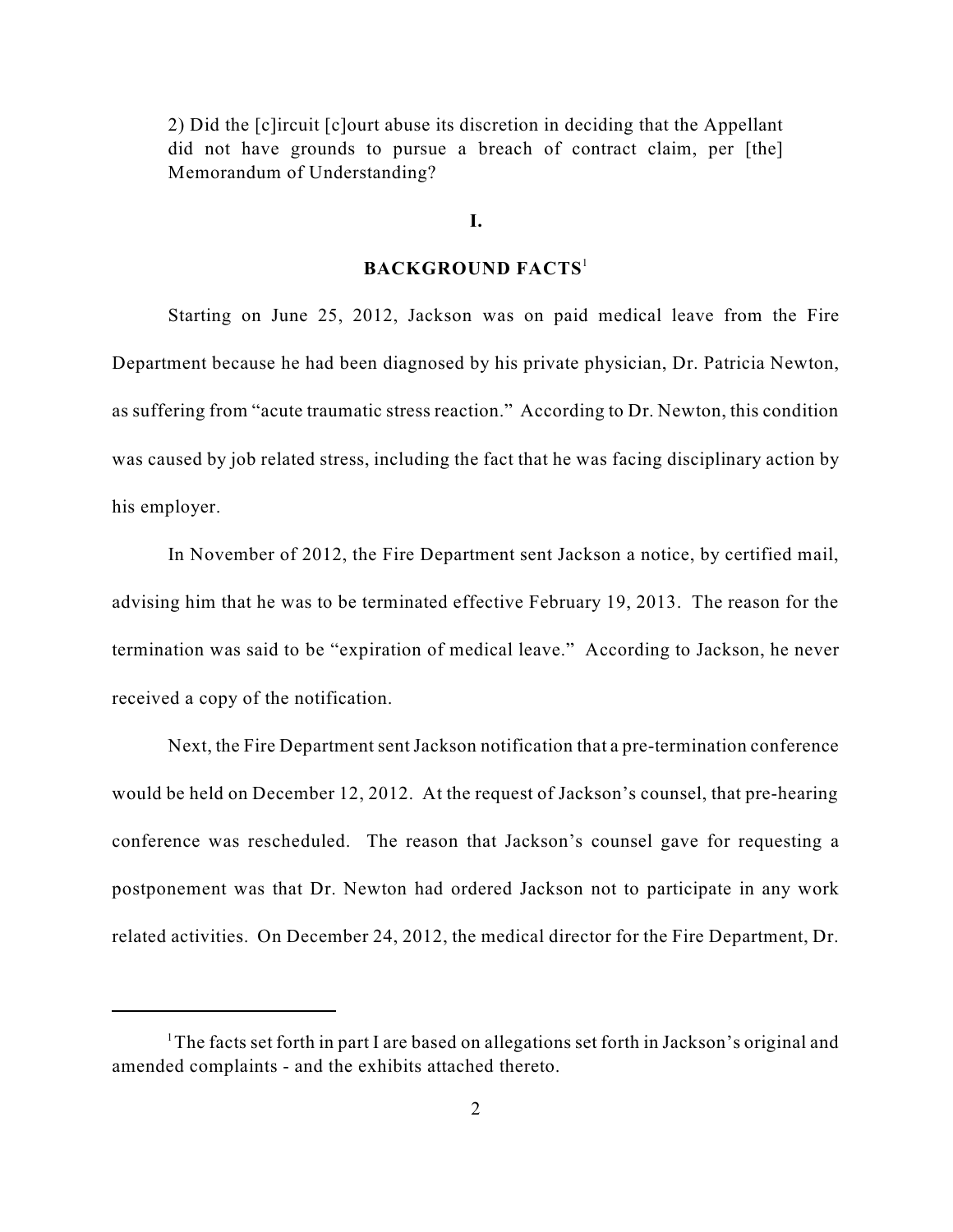James D. Levy, said in a memorandum that in his opinion there was no medical reason why Jackson could not participate in a pre-termination hearing. Accordingly, the pre-termination hearing was re-scheduled for February 1, 2013.

On January 3, 2013, Jackson was notified by the Fire Department that he was suspended without pay because his emergency medical training (EMT) certificate had expired on January 1, 2013. According to the notice, the reason the certificate expired was because Jackson had "failed to complete a certification course" as mandated by the State of Maryland.

Jackson's counsel, on January 27, 2013, wrote the Fire Department a letter in which counsel protested the re-scheduling of the pre-hearing conference for February 1, 2013. The grounds for the objection was that Dr. Newton, Jackson's treating doctor, had advised Jackson not to participate in any "work related activities." Nevertheless, the pre-termination hearing was held as scheduled. Neither appellant nor his counsel attended the hearing.

On February 19, 2013, which coincidentally was the same date as the effective date of Jackson's termination, Dr. Newton cleared Jackson to return to work.

On April 3, 2013, Jackson filed an appeal with the Baltimore City Civil Service Commission objecting to his suspension and termination. In regard to that appeal, the Civil Service Commission, by its president, sent Jackson's counsel a letter dated June 28, 2013, which, in effect, dismissed the appeal because the rules of the Civil Service Commission required that an appeal request must be received in the office of the Civil Service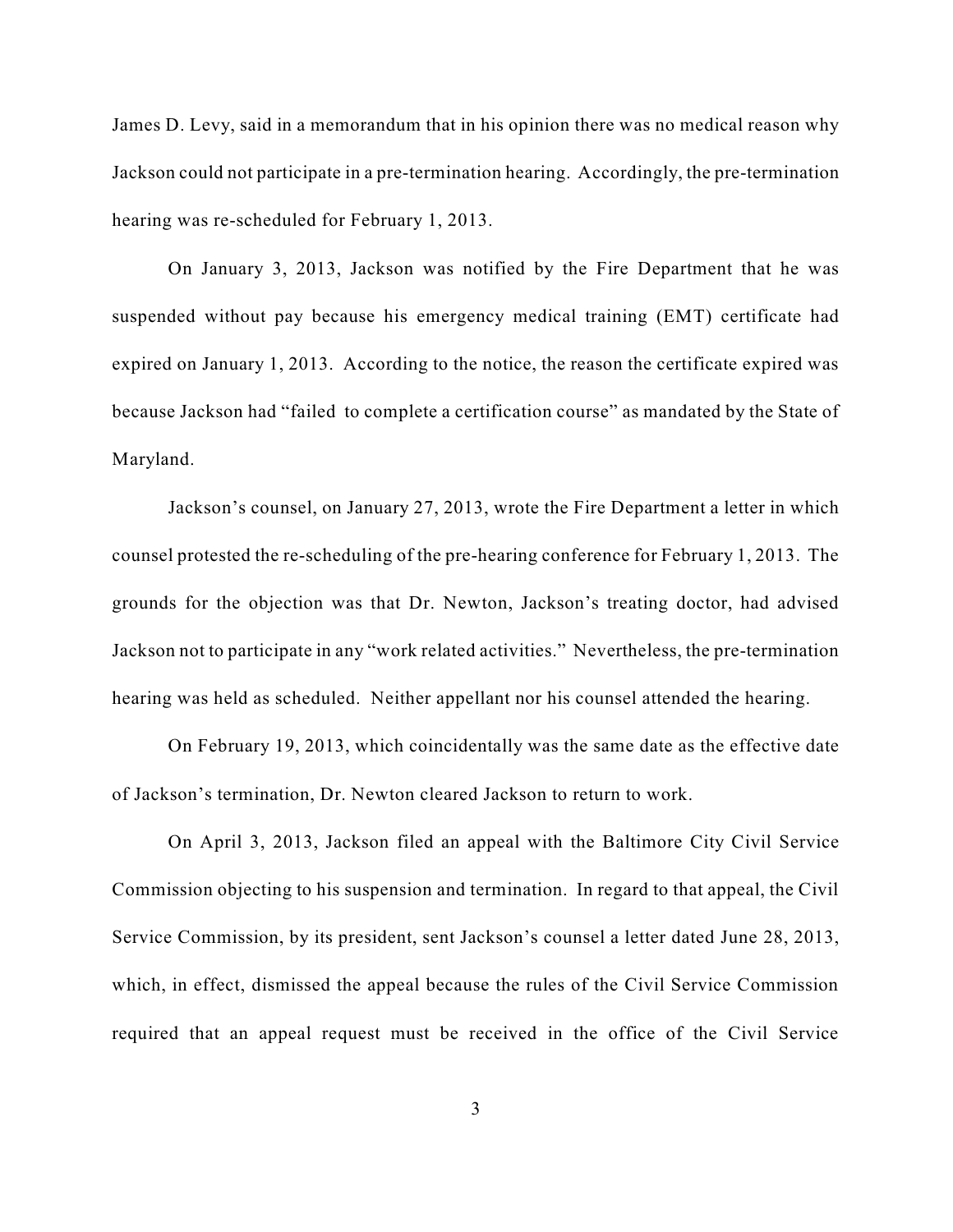Commission "within 5 business days of receipt of a termination letter." The letter from the Civil Service Commission president also noted that U.S. Postal Service records showed that a certified letter notifying Jackson of his impending separation had been sent to Jackson at his "address of record" on November 15, 2012 but was unclaimed.

#### **II.**

As previously noted, appellant filed an amended complaint on September 27, 2013

that added a breach of contract count (Count VI). Count VI read, in material part, as follows:

57. Plaintiff adopts and incorporates each and every allegation contained in the preceding paragraphs as if fully set forth herein.

58. The Memorandum of Understanding is an agreement entered into between the Baltimore City Fire Department and the Union that covers many of the essential components of work life for a Baltimore City fire fighter.

59. The Memorandum of Understanding, Article 31: (Other Leave) distinguishes between Line of Duty Injury and Non[-]Line of Duty Injury with the principal distinction being that Line of Duty Injuries (Article 31(B)) allows employees such as Plaintiff to receive his salary and remain an active member of the Department for 1 year as opposed to 6 months for Non-Line of Duty injuries. (See Exhibit 16, Article 31 of MOU.)

60. Plaintiff's treating doctor, Dr. Patricia Newton, made a determination that his injuries were Line of Duty in nature and as such he was entitled to up to 1 year of receiving his salary and remaining a member of the Department.

61. There is a procedure that is detailed in the Joint Addendum to Memorandum of Understanding that if there is a disagreement between the employee's Physician and the Physician employed by the Fire Department that the matter will be referred to an independent third party Physician to resolve. This procedure was never used. (See Exhibit 17. Joint Addendum to MOU.)

62. Article 15 (Safety and Health) of the Memorandum of Understanding (K)(2) Management of Injuries and Illnesses was breached when the Baltimore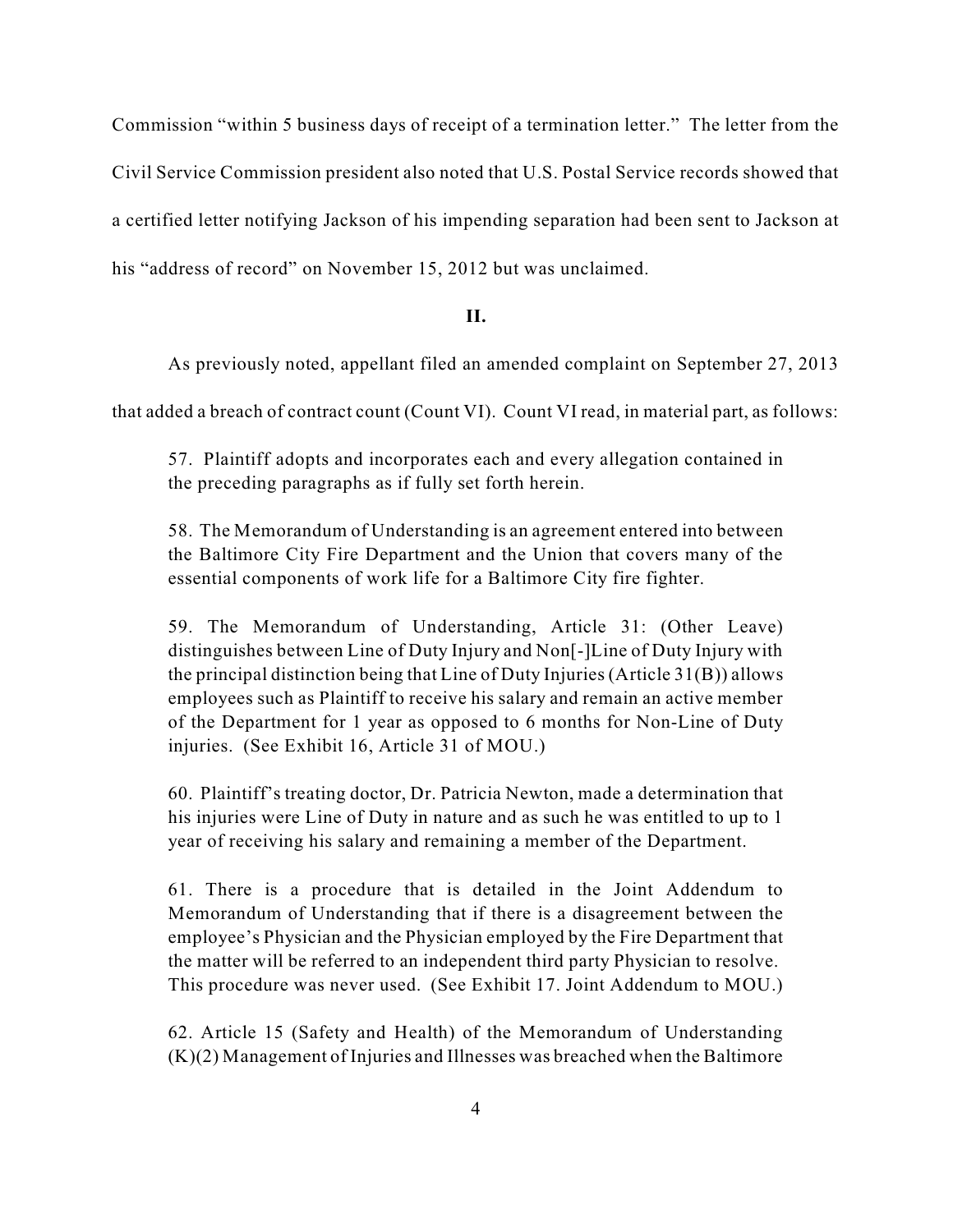City Fire Department held on January 27, 2013, a Pre-Termination hearing, after Plaintiff's doctor stated that he was not to participate in any work related activities. Article  $15(K)(2)$  states "should an employee consult with his/her own physician in connection with an occupational injury, and should that physician conclude that due to an occupational injury the employee should be placed off from work or that the employee's duties at work must be limited, that physician's recommendations shall be honored by the Employer unless it is unreasonable." (See Exhibit 18, Article 15(K)(2).)

63. Defendant, Mayor and City Council of Baltimore, Inc. breach of the following [sic] provisions of the Memorandum of Understanding has caused Plaintiff damages both financial and emotional caused solely by the breach of Defendant.

At the hearing on the motion to dismiss, counsel for the City argued in regard to count

VI that even if the City had violated the terms of the Memorandum of Understanding ("MOU"), Jackson still could not prevail on the breach of contract count because he failed to allege that he had availed himself of the administrative remedies set forth in the MOU. That administrative remedy was to file a grievance.

The provisions of the MOU relied upon by the City are contained in Article 6 of the MOU. Article 6 provides, with exceptions not here relevant, that any grievance involving "a dispute concerning the application or interpretation of the terms of this Memorandum of Understanding or a claimed violation, misinterpretation or misapplication of the rules or regulations of the Employer affecting the terms and conditions of employment, may be settled in the following manner[.]" The MOU then sets forth a five-step procedure that must be followed after an employee files a grievance. Step five of that procedure allows the union,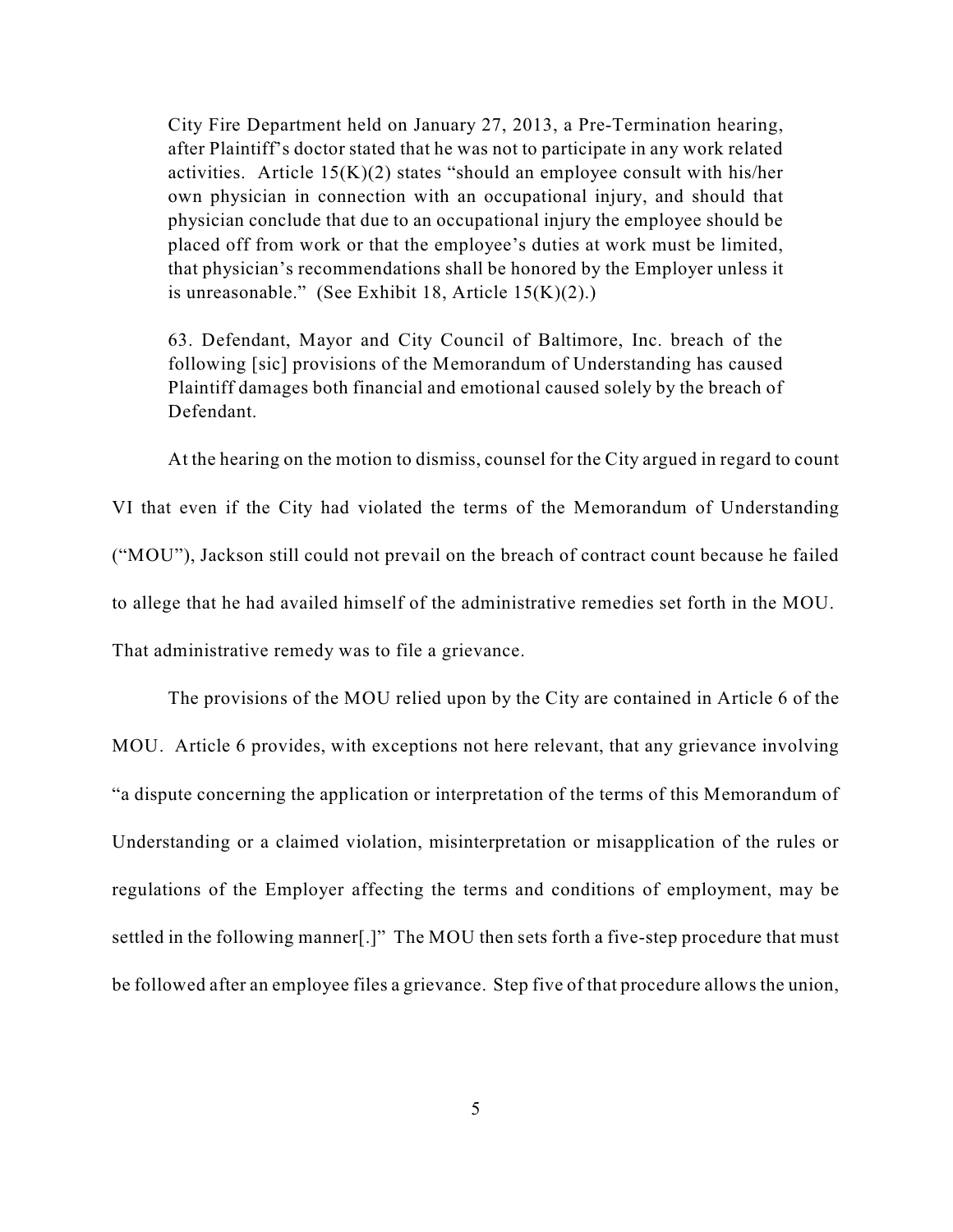on behalf of the employee, to demand binding arbitration of the grievance, if non-binding mediation (step four) is not successful.

In regard to count VI, the motions judge said, in her oral opinion:

The Plaintiff has failed to allege some contractual breach by the City under the Memorandum of Understanding that enures to Mr.Jackson's benefit without need to pursue the grievance or arbitration mechanisms under the agreement. I believe that Mr. Jackson, especially looking at the amended count VI, fails to allege terms of contract said to have been breached, while he nevertheless satisfied his own performance responsibilities and obligations.

## **III.**

#### **STANDARD OF REVIEW**

If an appeal is filed from a trial court's grant of a motion to dismiss, an appellate court must determine whether the decision was legally correct. Md. Rule 2-322(b)(2); *Porterfield v. Mascari, II, Inc.*, 142 Md. App. 134, *cert. granted*, 369 Md. 179 (2002), *aff'd*, 374 Md. 402 (2003). Dismissal for failure to state a claim is proper if the alleged facts and permissible inferences would, if proven, nonetheless fail to afford relief to the plaintiff. *Ricketts v. Ricketts*, 393 Md. 479 (2006).

#### **IV.**

#### **ANALYSIS**

#### **A. First Question Presented**

The main assertion in count VI is that the City breached Articles 15 and 31 of the MOU. We therefore turn our attention to those two Articles, copies of which Jackson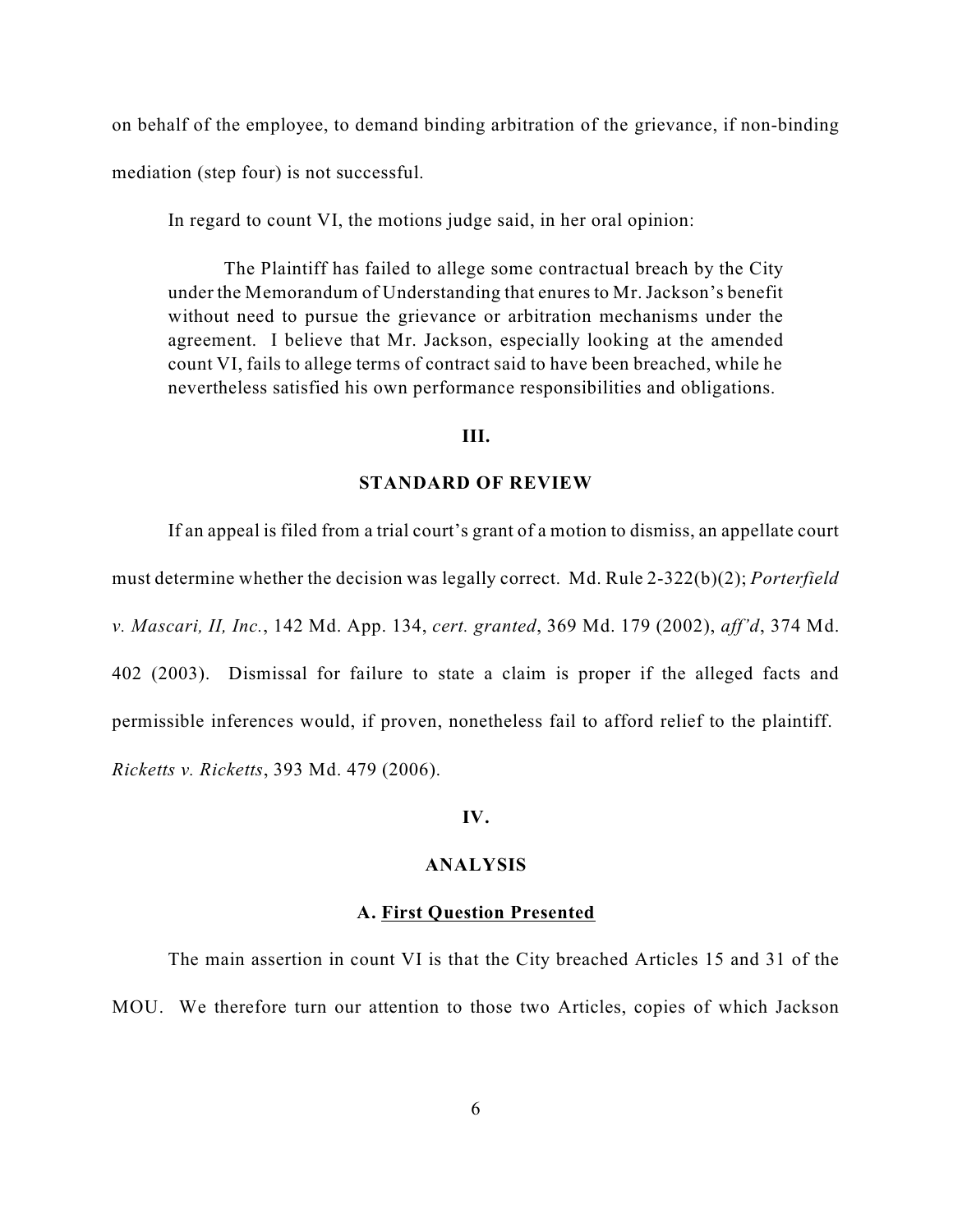attached to his amended complaint. As appellant points out, accurately, Article  $15(K)(2)$ provides that "should an employee consult with his/her own physician in connection with an occupational injury, and should that physician conclude that due to an occupational injury the employee should be placed off from work or that the employee's duties must be limited, that physician's recommendations shall be honored by the Employer unless it is unreasonable." According to count VI, the Fire Department violated Article 15 when it held a pre-termination hearing<sup>2</sup> despite the fact that appellant's physician had recommended that Jackson not participate in any "work related activities." If, as appellant alleges, the City violated Article  $15(K)(2)$  by not honoring Dr. Newton's recommendation, even though the recommendation was "reasonable," appellant had a remedy under the MOU. That remedy was to file a grievance. He did not, however, file a grievance. Under the MOU, that type of breach is not one that the Baltimore City Civil Service Commission has jurisdiction to resolve.

Count VI of the complaint also alleges that Article 31 of the MOU was breached because the Fire Department did not utilize a procedure for resolving disagreements between the Fire Department's physician (Dr. Levy) and appellant's personal physician about whether an injury occurred in the line of duty. Once again, assuming the City was guilty of a breach,

 $2$ In count VI, appellant alleges that the pre-termination hearing was held on January 27, 2013; but, earlier in his complaint, he states that the pre-termination hearing was held on February 1, 2013. The latter date appears to be correct, based on documents that appellant attached as exhibits to his complaint. The exact date, however, is immaterial to the outcome of this case.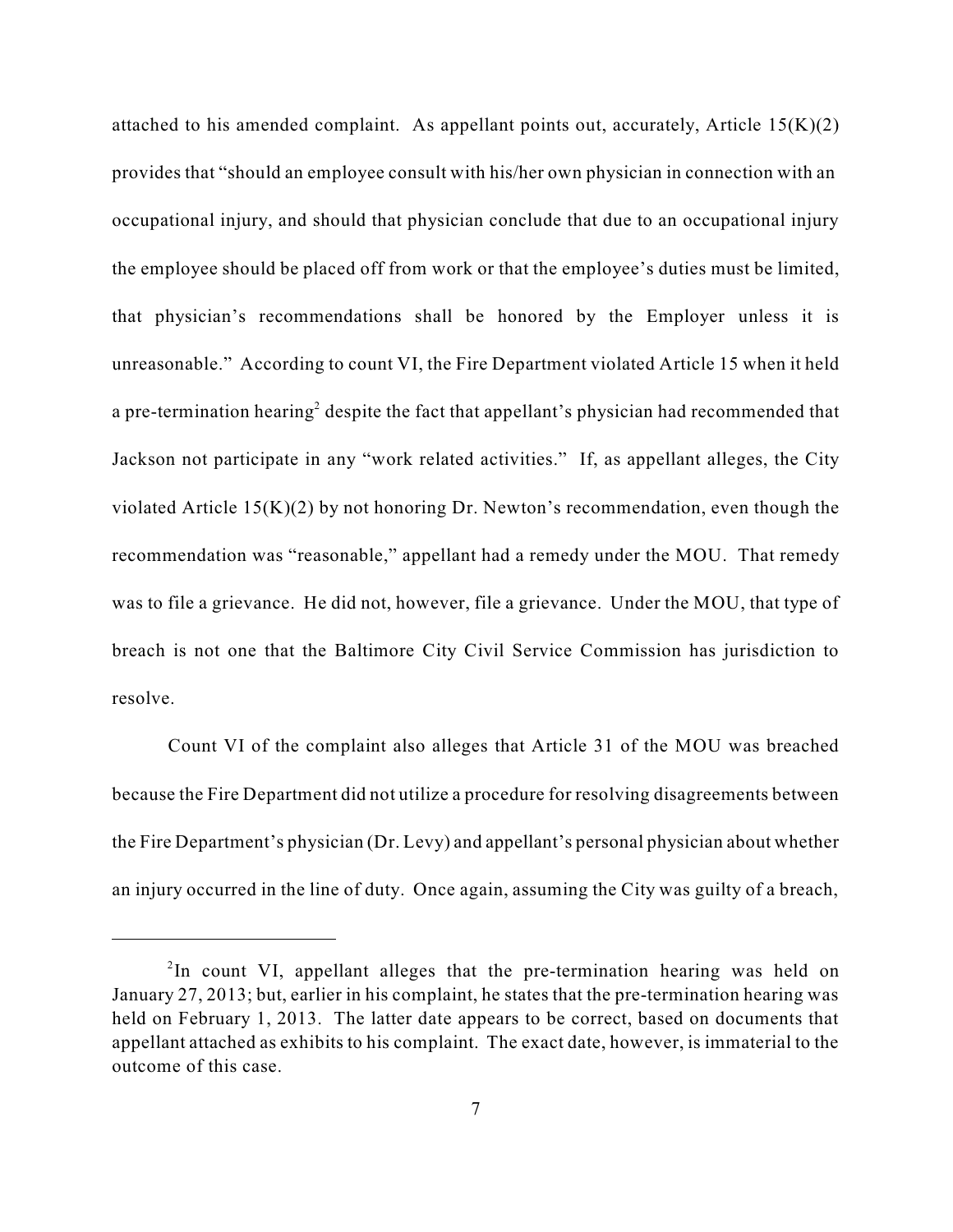appellant could have, but did not, file a grievance pursuant to the MOU. The exclusive remedy for such a breach under the MOU is to file a grievance.

In *Pope v. Board of School Commissioners of Baltimore City*, 106 Md. App. 578, 597-

98 (1995) we said:

It is well recognized that before an individual employee may sue his employer in court, he must show that he exhausted contractual remedies. . . . Exhaustion of contractual remedies applies equally to cases where the procedures are provided by a collective bargaining agreement[.]

*Id*. (citing *Dearden v. Liberty Medical Center*, 75 Md. App. 528, 531-32 (1988)).

In *Dearden*, *supra*, Chief Judge Wilner, speaking for this Court, explained the reason

for the rule just quoted. In *Dearden*, the employee (Linda Dearden) ignored a multi-step

grievance procedure provided for in her employment contract. This Court ruled in favor of

her employer. Judge Wilner explained:

Ms. Dearden never invoked this [grievance] procedure. She defends that failure on the basis that, as her complaint is with Mr. Jews, himself, and with Mr. Kelly, it would be fruitless to seek a resolution with either of them or with any subordinate official. We do not agree.

In *Jenkins v. Schluderberg, Etc. Co.*, 217 Md. 556, 561, 144 A.2d 88 (1958), the Court laid down the general rule that "before an individual employee can maintain a suit [against his employer], he must show that he has exhausted his contractual remedies. . . ." Quoting from *Cone v. Union Oil Co.*, 277 P.2d 464, 468 (Cal.1954), the Court observed:

"'This rule, which is analogous to the rule requiring the exhaustion of administrative remedies as a condition precedent to resorting to courts \* \* \* is based on a practical approach to the myriad problems, complaints and grievances that arise under a collective bargaining agreement. It makes possible the settlement of such matters by a simple, expeditious and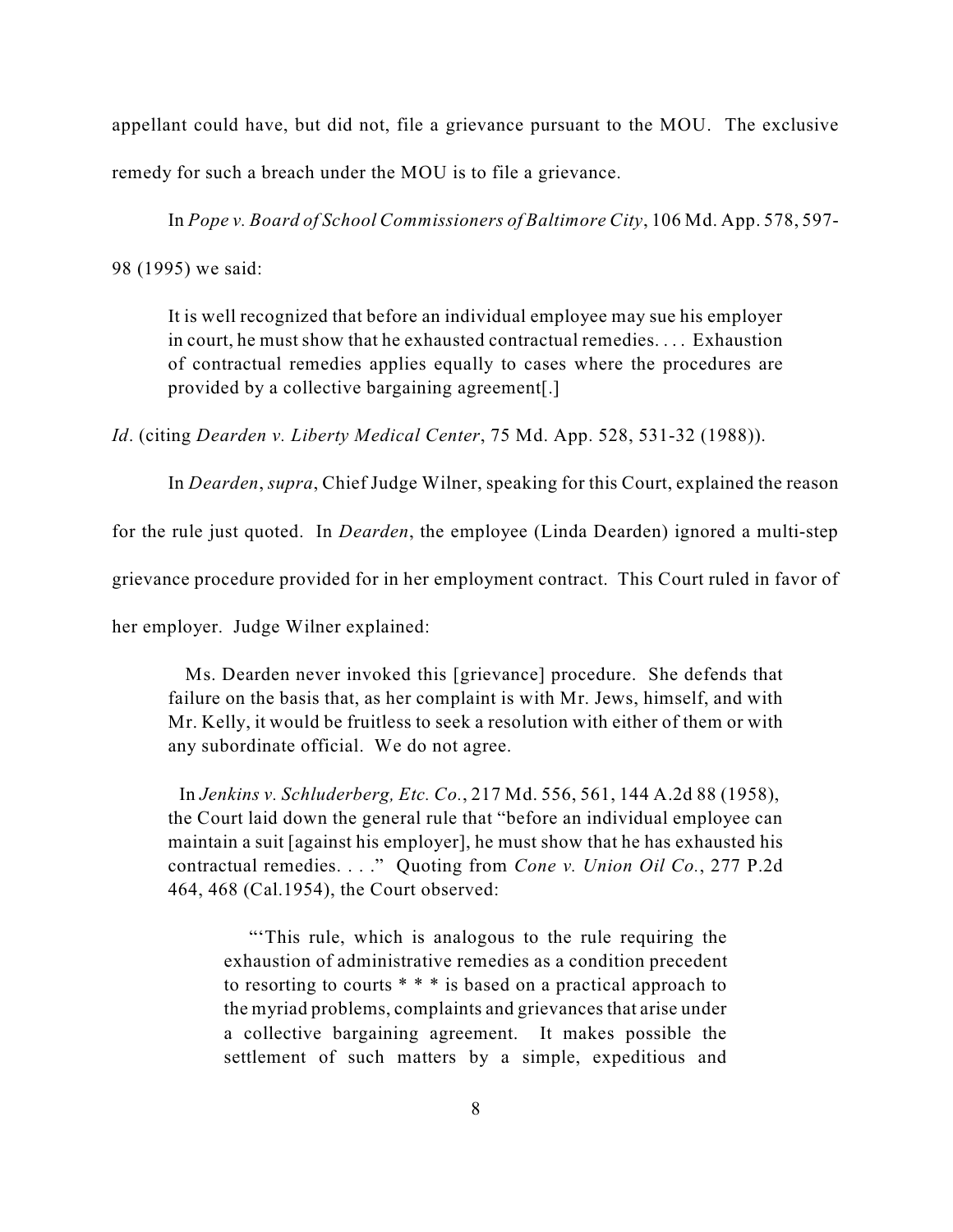inexpensive procedure, and by persons who, generally, are intimately familiar therewith. \* \* \* The use of these internal remedies for the adjustment of grievances is designed not only to promote settlement thereof but also to foster more harmonious employee-employer relations."

In furtherance of that policy, which, we think pertains whether the contractual remedy is part of a collective bargaining agreement or simply available as part of the company's personnel rules, the Court held, 217 Md. at 561-62, 144 A.2d 88, that "if the employee refuses to take even the initial step of requesting the processing of the grievance, he will not be granted relief in the courts."

*Id*. at 531-32.

In his brief, appellant makes the following assertions in support of his contention that

the motions judge erred in dismissing the breach of contract count:

Appellee contends that Appellant failed to exhaust contractual remedies prior to filing a lawsuit. However, Appellant made several attempts to request an appeal of the Impending Termination but was deprived of his contractual right to utilize this remedy. Appellant tried to pursue an appeal with the Civil Service Commission but was informed that he was to file an appeal within five days of his notice of termination, which was recorded as sent to Appellant on November 15, 2012. Appellant never received the notice of termination, which was confirmed as unclaimed by Appellee's representative, Mr. Devin Do[d]son.

Article 6 (F) of Memorandum of Understanding states "the rights of any employee who is discharged . . . shall be prescribed in Article 12." Article 12 (A) outlines an employee's two options of contesting a discharge, which is requesting an appeal with the Civil Service Commission or filing a grievance. The employee's choice of which procedure to use to contest the discharge is binding, and prohibited from choosing to follow an alternate procedure. Appellant made a binding selection when he elected an appeal with the Civil Service Commission regarding his Impending Termination, but was denied. As such, Appellant was denied his contractual right to file a grievance.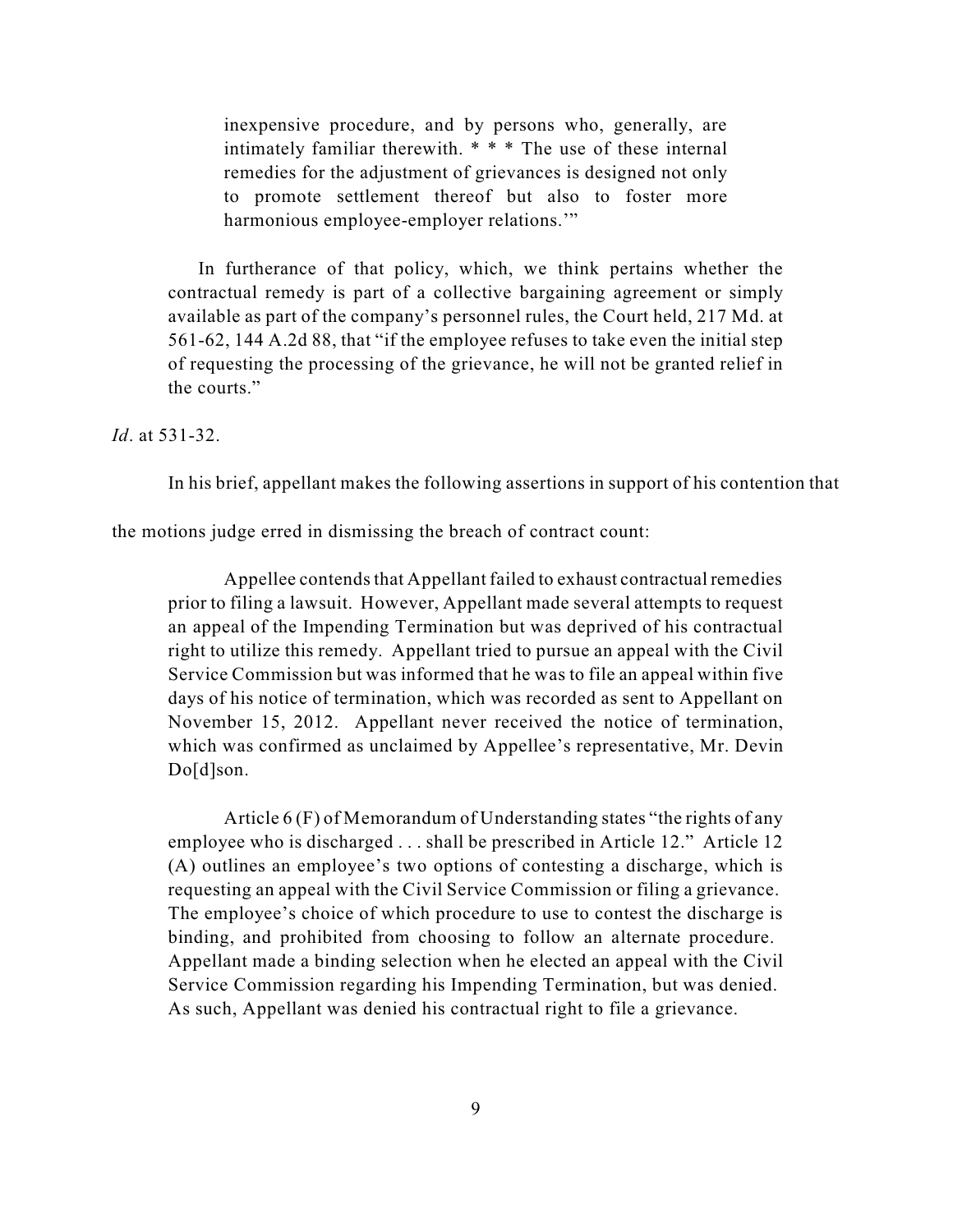As can be seen, appellant argues, in essence, that if an employee is discharged, that employee has the option of filing an appeal with the Civil Service Commission or by filing a grievance. This is true. *See* Baltimore City Charter section 100(a). But, except as discussed *infra*, count VI alleges only a breach of Article 15 and Article 31 and neither Articles 15 or 31 have anything to do with discharge. Under the MOU, if a breach of those Articles occurs, the only option an employee has is to file a grievance.

Although not mentioned by appellant in his brief, we note that count VI of the amended complaint incorporated by reference all other paragraphs in the complaint. In count III, in the portion of the complaint captioned "negligence," appellant alleged:

44. Defendant had a duty as his employer and pursuant to Memorandum of Understanding and other policies and procedures to notify Plaintiff that he was being terminated and although Defendants claim that they mailed Plaintiff a termination letter, Plaintiff never received same.

45. Defendant breached its duty to Plaintiff by failing to ensure that Plaintiff received a termination notice either by hand-delivering the notice to Plaintiff, mailing the notice to Plaintiff's counsel or other means reasonably calculated to ensure Plaintiff was notified of his termination.

46. As a result of Defendant's breach of its duty, Plaintiff has sustained emotional and monetary damages.

Count VI of appellant's amended complaint, deals exclusively with the alleged breach

of the MOU and not with "other policies and procedures." Therefore, taking the allegations

in the complaint in the light most favorable to appellant, we will assume that the MOU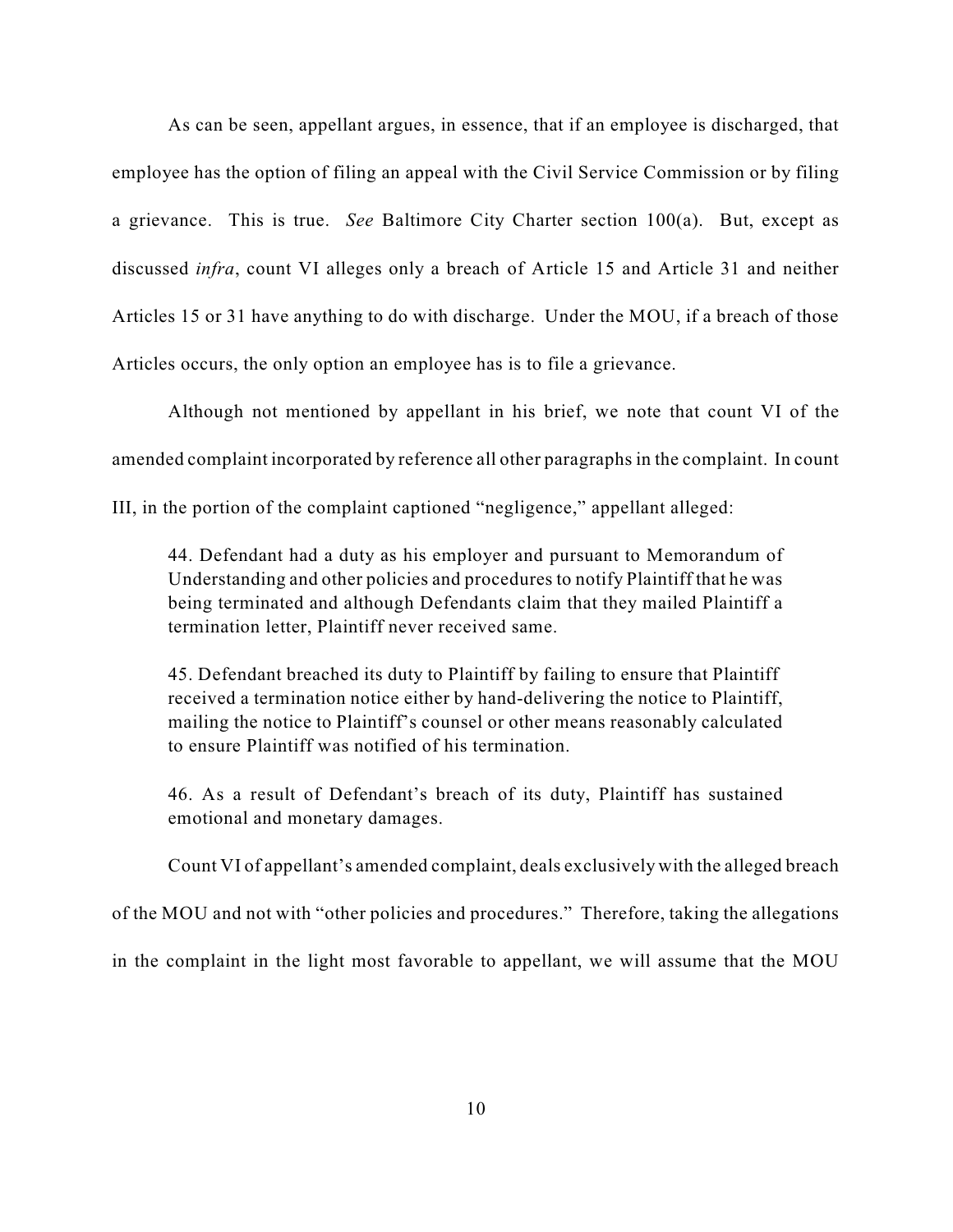contained a duty to notify of termination.<sup>3</sup> Appellant's complaint does allege a dispute as to whether the City fulfilled its duty under the MOU to notify him of his termination. Nevertheless, under the clear provisions of Article 6 of the MOU, disputes of that nature must be resolved by filing a grievance. Article 6, which sets forth the grievance procedure, provides that grievances must be filed within "fifteen calendar days of the date of the grievance or knowledge by the affected employee of the occurrence giving rise to the grievance . . . ." Assuming, *arguendo*, that an employee who is sent notification of termination by a certified mail letter, which the employee did not pick up at the post office, has not received proper service under the MOU, appellant knew of this "improper" notice, at the latest, in May 2013, when he received a letter from the president of the Civil Service Commission. But thereafter he failed to avail himself of the grievance procedure.<sup>4</sup> Article 6 does not allow disputes as to proper notification to be resolved by filing a complaint with the Baltimore City Civil Service Commission.

In summary, if an employee contends that the MOU was breached by failing to give proper notice of termination, and, as here, the City disputes that contention, the only option is to file a grievance, which appellant has never done. If a timely grievance had been filed

 $3$ Neither the amended complaint nor the original complaint has attacked the portion of the MOU that provides for a duty to notify.

<sup>&</sup>lt;sup>4</sup>Appellant does not say in his complaint when he received actual notice that he was being terminated. Given the fact that appellant's lawyer was given notification that a pretermination conference had been scheduled for February 1, 2013, it would appear likely that by that date both appellant and his counsel knew that appellant was about to be fired.